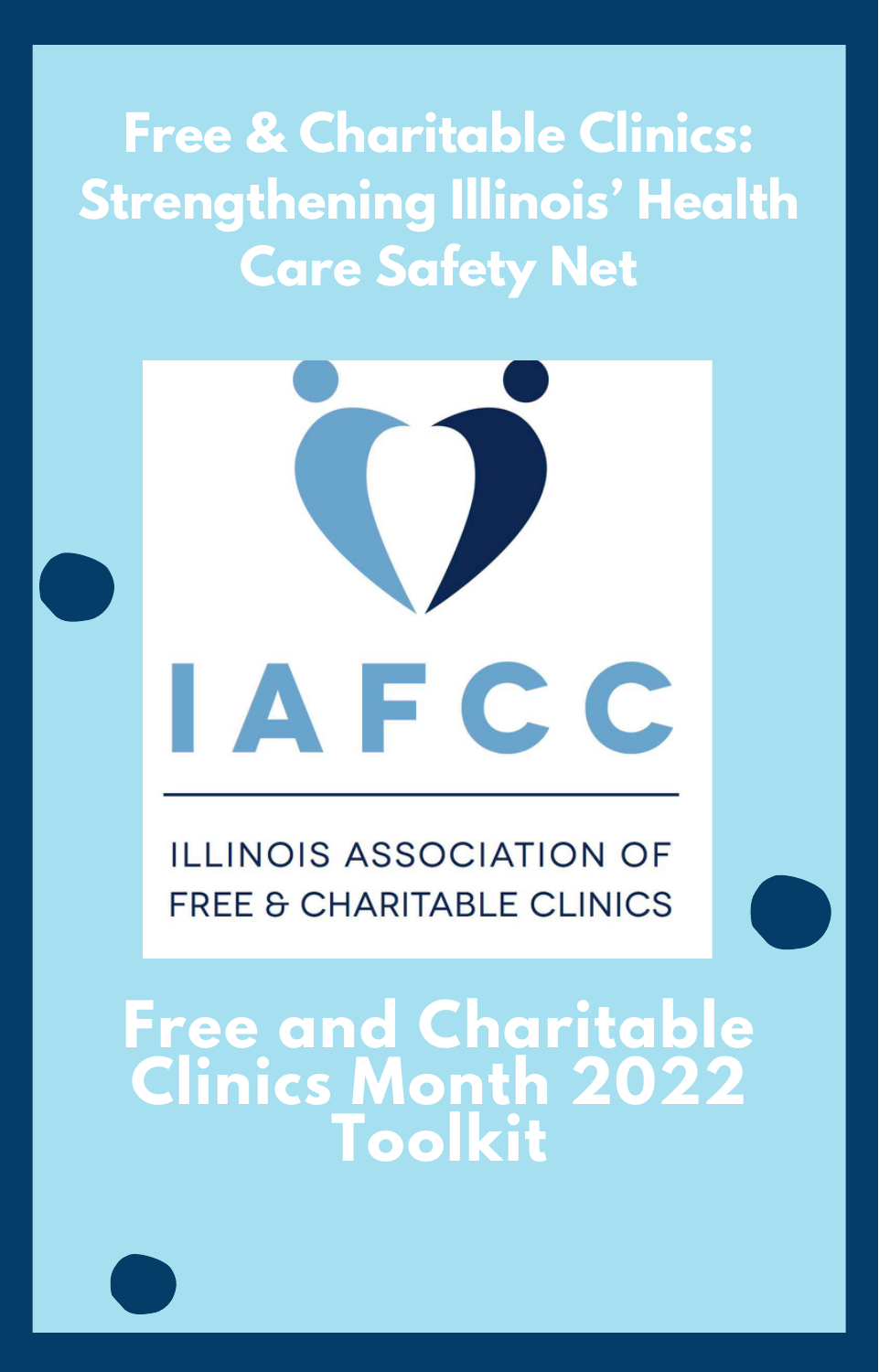# **Table of Contents**

- What is FCCM
- Help us Spread the Word
	- Weekly Themes
	- o Social Media Posts
	- o FCCM Color Day

Fact Sheet

- How to Contact State and Federal Legislators
- House and Senate Resolutions
- FCCM Mini-Grants
- Now What?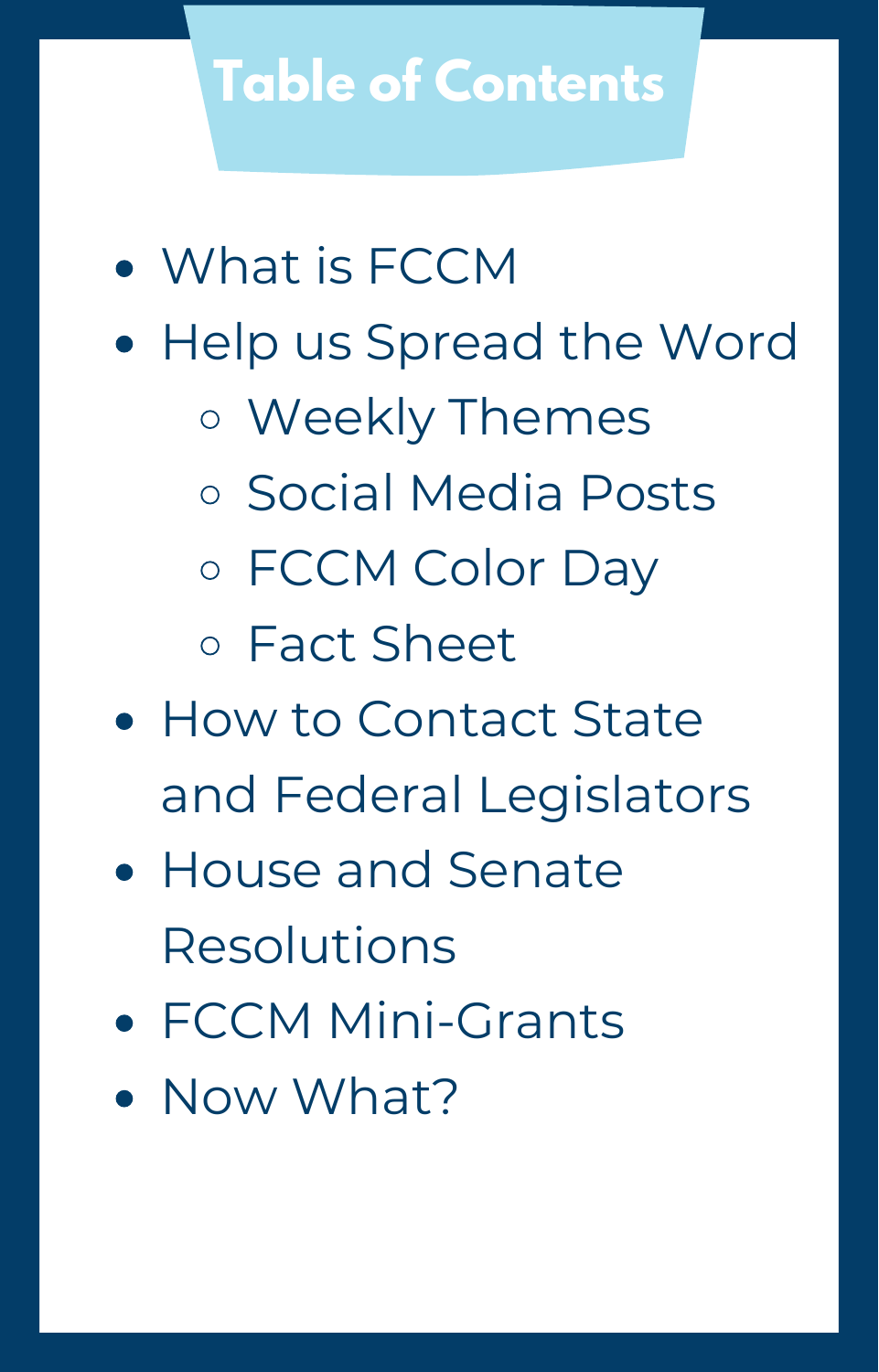# **Free & Charitable Clinics Month**

## **Free & Charitable Clinics: Strengthening Illinois' Health Care Safety Net**

August is Illinois Free and Charitable Clinics Month and we want to make sure every last Illinoisan's knows about it. Join us in bringing awareness to free and charitable clinics across the state.

## **This year's toolkit provides resources for clinics to use to raise awareness and spread the word**

1) Join IAFCC's month-long social media campaign and highlight the work of your clinic, go to pages 4-7.

2) Wear blue as a sign of your support for Illinois' free and charitable clinics on Monday, August 15, 2022, go to page 7.

3) Reach out to policymakers and elected officials. To learn how to find your state and federal elected officials, go to page 8.

4) IAFCC Mini-Grants can help your clinic host events during Free & Charitable Clinics Month, go to page 10.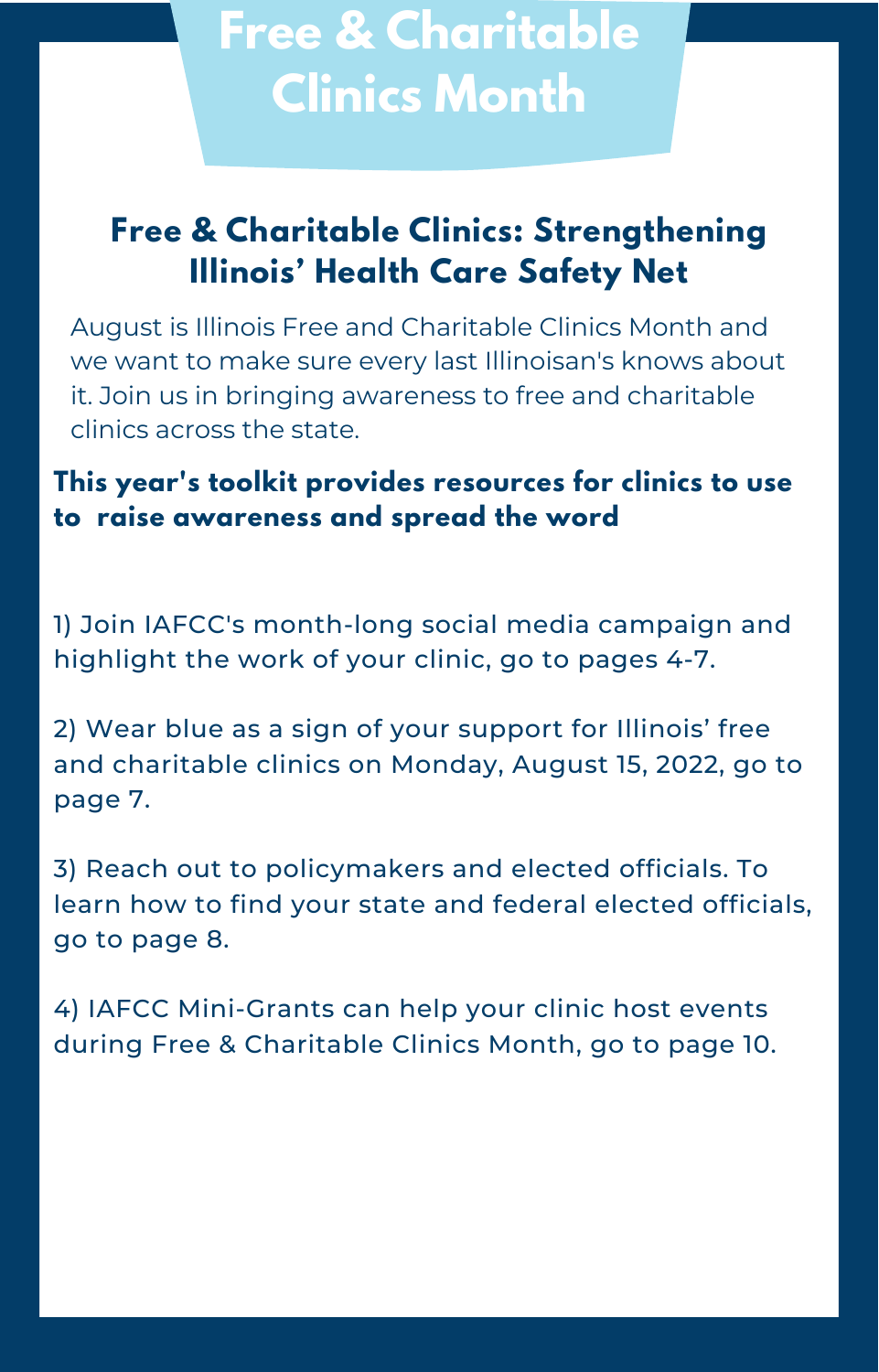# **Help us Spread the Word**

### **Free & Charitable Clinics: Strengthening Illinois' Health Care Safety Net**

Be proud of the work that you do, day in and day out. Participate in this year's social media campaign. Below are ideas for what to post during.

### **Week 1 - Clinics**

Share the great work of your clinic. Highlight how free and charitable clinics strengthen the health care safety net by posting stories of how your clinic addresses critical health care needs. Present data on the benefits of your clinic to patients in the state of Illinois. For example post the number of patients seen each year or the number of COVID Vaccines or tests your clinics

#### **Week 2 - Volunteers**

We couldn't do anything without our volunteers! This is a great way to engage our volunteers to spread the word, share their stories about why they volunteer, what they gain and what they see they are providing in our communities. e.g. sharing testimonials/quotes from volunteers at clinics across the state.

#### **Week 3 - Patients**

Share patient stories from your clinic! For example, share how a patient has managed their hypertension because of your care or how a patient received needed dental care because of your clinic.

## **Week 4 - Collaborations**

This is where we highlight donors/partners of many of our clinics. Other ways to really point out that how we're able to do the work we do is through our partnerships, funding, etc. – e.g. highlighting some of the supporters of this month – sponsors, supporters, and funders. Please tag your collaborators in your social media posts!

### **On the next page are example posts for the month. What we do is vital to our communities and August is your time to shine!**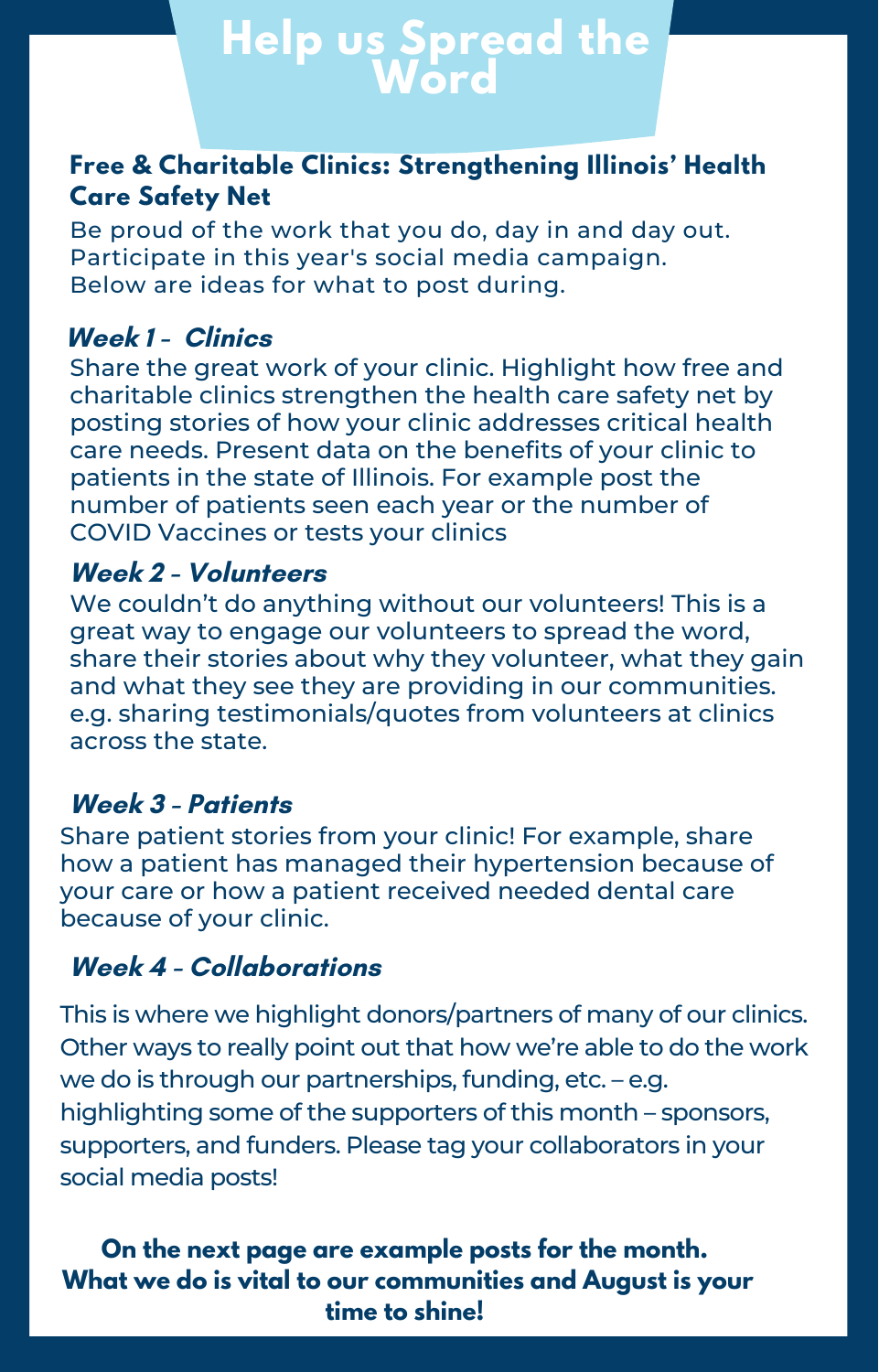## **Example Social Media Posts**

Below are example posts your clinic could make to highlight the great work your clinic does! Be sure to use the hashtag #IFCCMonth22 to spread the word that August is Free and Charitable Clinics month!





"Illinois Free and Charitable Clinics take a holistic approach in the provision of health care to those who can't afford it. Many health care centers provide health education, social services, exercise classes, counseling, dental, and much [more](https://www.facebook.com/hashtag/ilfreeclinicsmonth?__eep__=6&__cft__[0]=AZWVYrh7ZQf3iBaiDk4agggNU33iU6wlzg8JfrLpDnhUlSV0qEV-uhJ-hxN3W6KE8j5MarEWiECAEyop3fanoq0TrVu82lL1Vd-MkymZDKmf3HE_BIqO1zmg0fTmdP6Nrl3_4VmPQvNbeaDy6EKX2eI88MqjX6Ok_DpGg-uJik6dirx842yXuJV-qvIHABiDIuc&__tn__=*NK-R) in [addition](https://www.facebook.com/hashtag/ilfreeclinicsmonth?__eep__=6&__cft__[0]=AZWVYrh7ZQf3iBaiDk4agggNU33iU6wlzg8JfrLpDnhUlSV0qEV-uhJ-hxN3W6KE8j5MarEWiECAEyop3fanoq0TrVu82lL1Vd-MkymZDKmf3HE_BIqO1zmg0fTmdP6Nrl3_4VmPQvNbeaDy6EKX2eI88MqjX6Ok_DpGg-uJik6dirx842yXuJV-qvIHABiDIuc&__tn__=*NK-R) to providing care. #IFCCMonth22 [#I](https://www.facebook.com/hashtag/ilfreeclinicsawareness?__eep__=6&__cft__[0]=AZWVYrh7ZQf3iBaiDk4agggNU33iU6wlzg8JfrLpDnhUlSV0qEV-uhJ-hxN3W6KE8j5MarEWiECAEyop3fanoq0TrVu82lL1Vd-MkymZDKmf3HE_BIqO1zmg0fTmdP6Nrl3_4VmPQvNbeaDy6EKX2eI88MqjX6Ok_DpGg-uJik6dirx842yXuJV-qvIHABiDIuc&__tn__=*NK-R)LFreeClinicsMonth2022"



## **Patients/Volunteers**

"Other partners - whom we could not exist without - are our medical providers: generous people who volunteer their time outside of their

busy workdays. These include physicians, nurse practitioners, PAs, and [DOs.](https://www.facebook.com/hashtag/ilfreeclinicsmonth?__eep__=6&__cft__[0]=AZXsxbEMTuyXA5wydp-an3iArKDMPxFtsMX0UyG7Y5GTA494b2xCV29CUH7RNRYsHZGTrfjgOzRAxKJwZFrK0wK34fVNsr_mr6oDzBZzk4DTDhUwAXr21-_ZhVYZ5Oji9AxOrgaNcLAQ0eyV6TYI4OHrpTyiSb9aobhmdr9qjIUhq-mEvZy9BuiCq6_Sq9Ca3zRlF4x6VjuAgNPFqhK_xsNi3w7bkI3IxeUzRUCppB8OPA&__tn__=*NK-y-R) [#IFCCMonth22](https://www.facebook.com/hashtag/ilfreeclinicsmonth?__eep__=6&__cft__[0]=AZXsxbEMTuyXA5wydp-an3iArKDMPxFtsMX0UyG7Y5GTA494b2xCV29CUH7RNRYsHZGTrfjgOzRAxKJwZFrK0wK34fVNsr_mr6oDzBZzk4DTDhUwAXr21-_ZhVYZ5Oji9AxOrgaNcLAQ0eyV6TYI4OHrpTyiSb9aobhmdr9qjIUhq-mEvZy9BuiCq6_Sq9Ca3zRlF4x6VjuAgNPFqhK_xsNi3w7bkI3IxeUzRUCppB8OPA&__tn__=*NK-y-R) #ILFreeClinicsMonth2022"



## **Collaborations**

"This year IAFCC formed a relationship with the Illinois chapter of NAMI, a national organization to provide help to those with mental health issues. IAFCC is proud to be working with NAMI to help better serve those in need in Illinois. [#IFCCMonth22](https://www.facebook.com/CovidFinishLine/?__cft__[0]=AZUiWnuZY5Lbz41EGtBQ8acRe7ySPx2szeGAf0uvaPR-5bg-nqTvhBHbJpbPbTmNmCD3ZyVfmE1I5UqZx83q-hcpRRHFLZAJ09GPEDmqQLSEcIKwmRibQW3F19gQS2nWlWGQDJa06EdyxI6oxVug6a-mGNafxTpnAXg6GqYAGvLk8XgZ8tekpMav6HmNMaZLyu7Rwikw1Yvg6UIjfjbwxlix7FCyL-GwJMo9i5sNyE7TSA&__tn__=kK-R)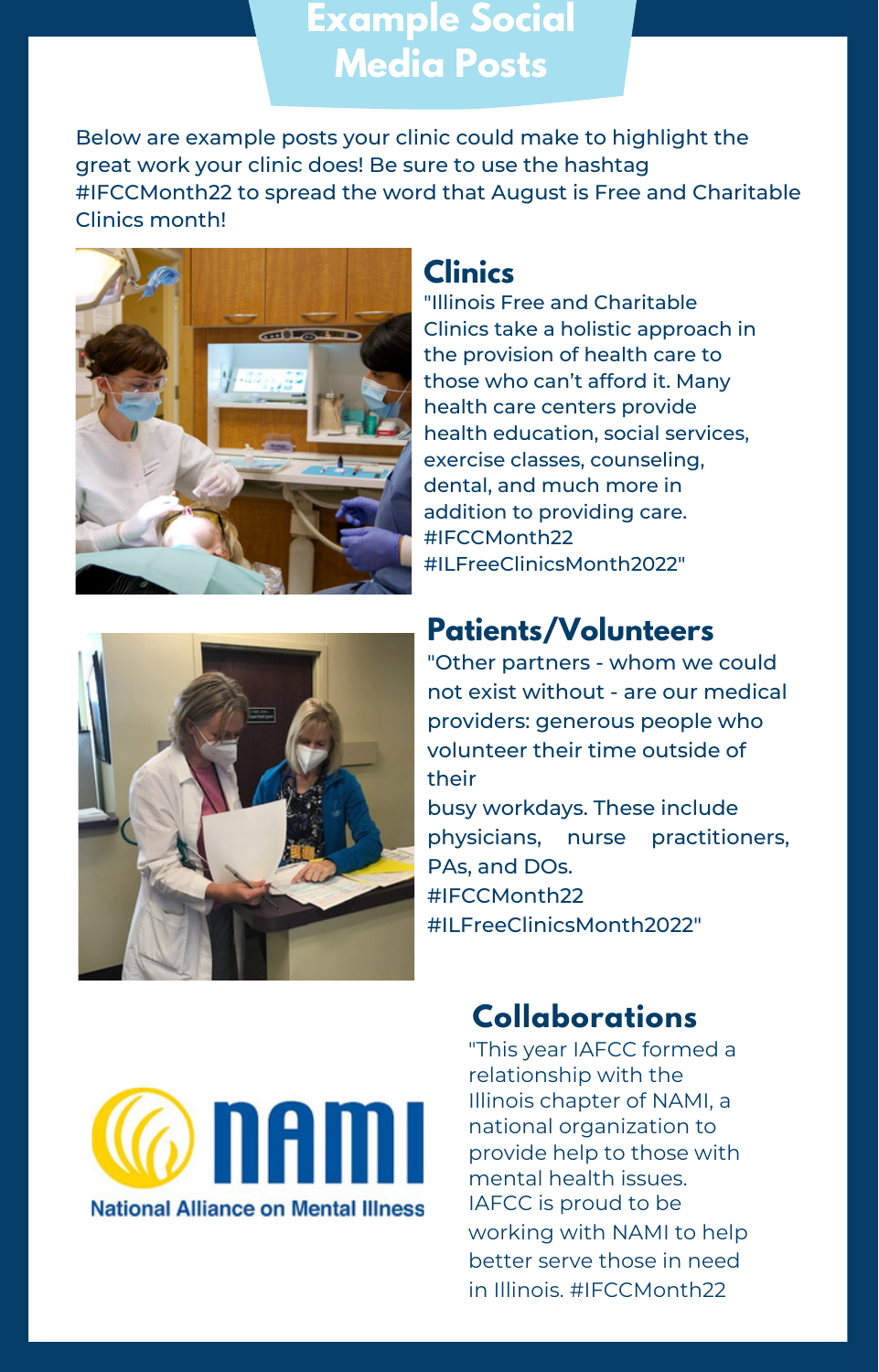# **Color Day August 15th, 2022**





Wear Blue Day!

To celebrate Free and Charitable Clinics Month, IAFCC encourages our clinics to participate in a color day on Monday, August 15th, 2022.

We will be wearing the color blue -you can choose what shade! You can incorporate blue in many ways: like painting your nails, wearing a blue wig or a blue hat, have fun with it! We would love to see your pictures of your staff, volunteers, etc. wearing BLUE! Also share your pictures on social media using #IFCCMonth22 #ILFreeClinicsMonth2022 #WearBlueDayIL

> Please send your photos to maddy@illinoisfreeclinics.org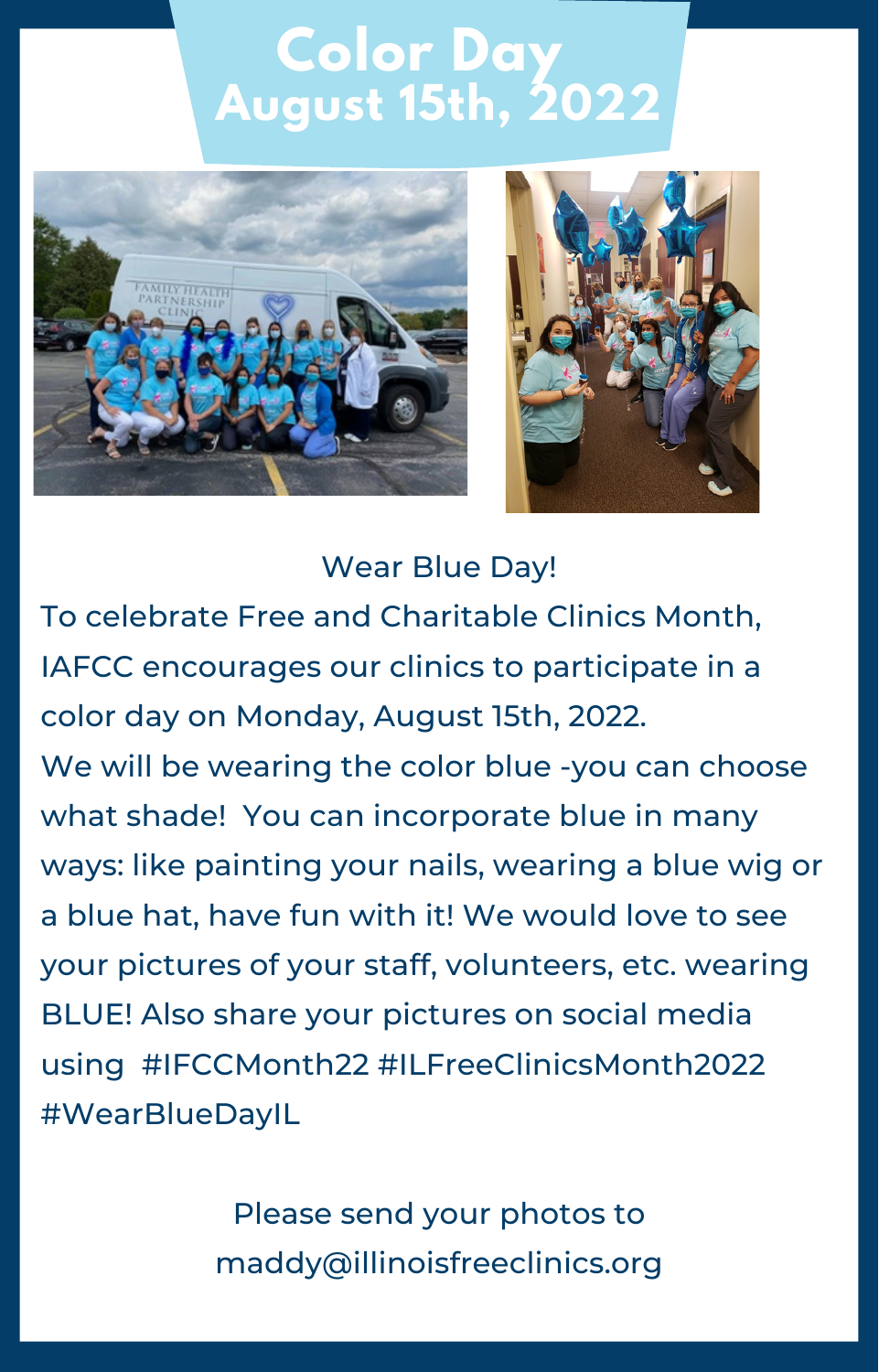# **Fact Sheet & Infographic**

We hope the information on the Fact Sheet and Infographic can be helpful to you in promoting your clinic during Free and Charitable Clinics Month.

You can use the fact sheet or Infographic in a variety of ways:

- Share it as a Facebook post.
- Add it to your website.
- Send it as an attachment to an email that is sent to donors and legislators.
- Print it and put it in the mail or post it in your clinic.
- Print it and add this to a "packet" of information to bring if visiting legislators. Make sure the packet of information includes clinic information as well.

In the messaging make sure to add information about your clinic, your volunteers, and your patients. It is always powerful to add a patient or provider story as long as permission is granted by the individual before sharing publicly AND the personal information like name, age is de-identified.

Clink here for factsheet and [infographic](https://drive.google.com/drive/folders/1ie0aEBXd4Qy3fmXUpyWivQMlgzrUiDla?usp=sharing)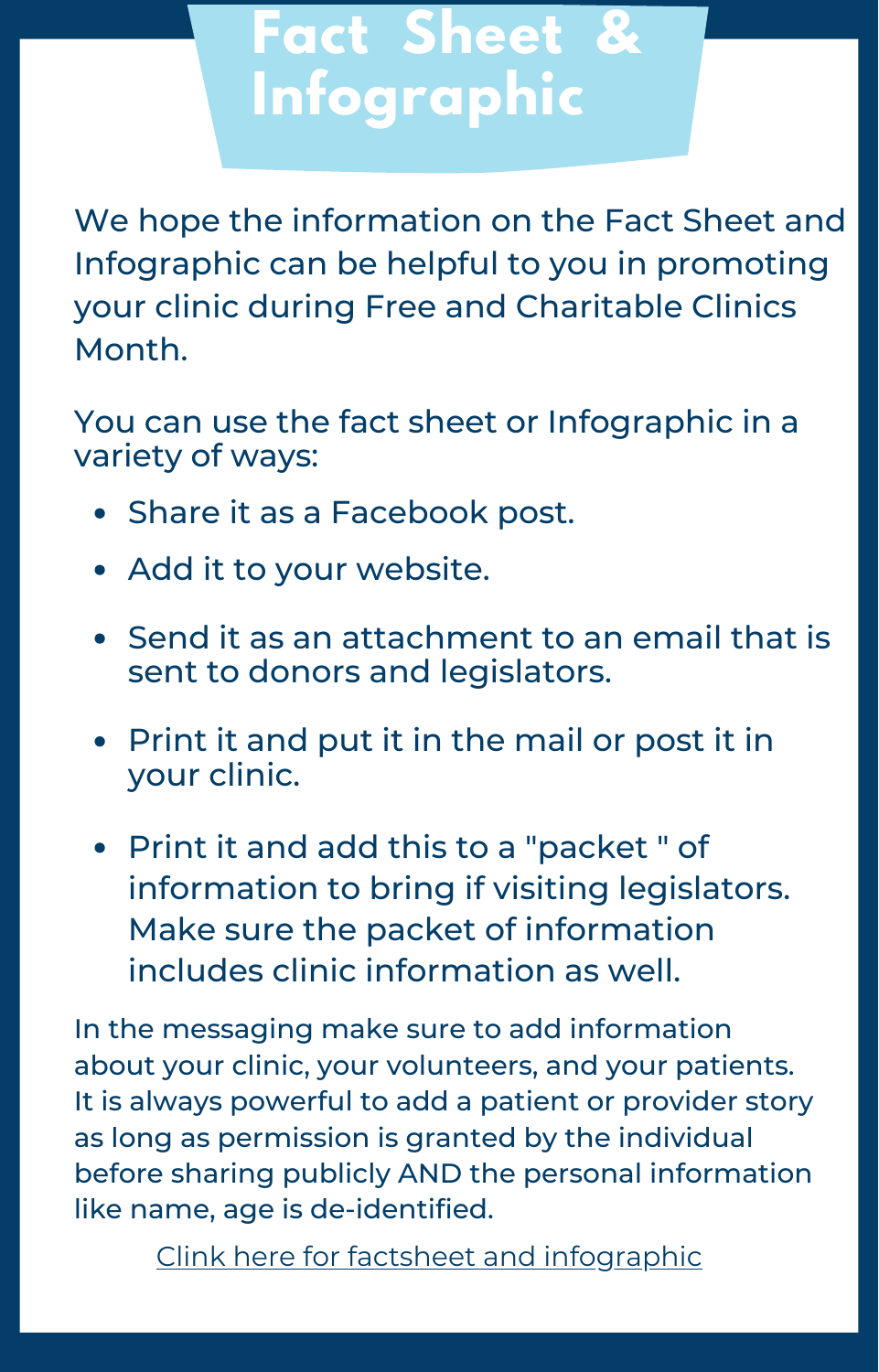## **How To Contact State and Federal Legislators**

Please contact your legislators and let them know about the importance of free and charitable clinics. As you know, free and charitable clinics are included in Illinois FY 2023 budget- for the first time. We need to continue to stress the importance of our clinic's work to elected officials. To contact your representatives please follow the steps below:

- 1. Go to this website: www.elections.il.gov/ElectionOperat [ions/DistrictLocator/AddressFinder.a](https://www.elections.il.gov/ElectionOperations/DistrictLocator/AddressFinder.aspx) spx
- 2. Enter the [address](https://www.elections.il.gov/ElectionOperations/DistrictLocator/AddressFinder.aspx) for which you are [attempting](https://www.elections.il.gov/ElectionOperations/DistrictLocator/AddressFinder.aspx) to locate districts/officials, then click "Find Address".
- 3. Once you have determined the correct location is being displayed, click "Confirm Address" to see the associated districts/officials.

Consider: Taking the time to speak with official's staff is incredibly important. Building rapport can be just a can be just as beneficial as speaking to official themselves! Additionally, you can contact your elected officials through their official social media accounts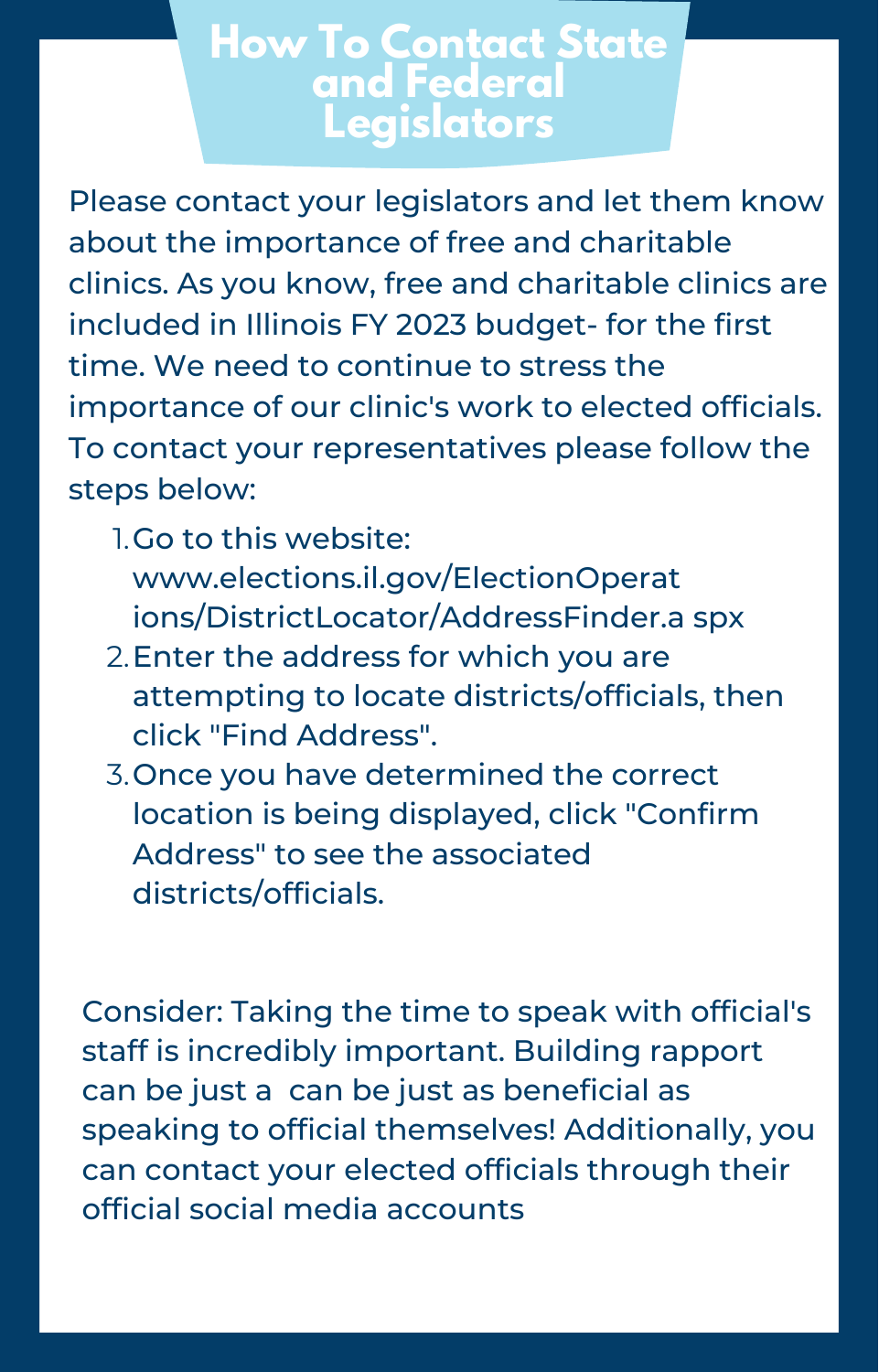# **House and Senate Resolutions**

The House and Senate have declared August of 2022 as "Free and Charitable Clinic Month" in the State of Illinois to create community awareness of the mission and availability of free and charitable clinics across the State so that residents who are without insurance or are underinsured can receive access to vital medical care. The resolutions express gratitude and admiration for the important work the many free and charitable clinics, volunteer doctors, nurses, and other health care professionals do for our great citizens throughout the State of Illinois.

To read and print the resolutions please click the links below:

# **House [Resolution](https://www.ilga.gov/legislation/fulltext.asp?DocName=&SessionId=110&GA=102&DocTypeId=HR&DocNum=792&GAID=16&LegID=140819&SpecSess=&Session=) Link Senate [Resolution](https://www.ilga.gov/legislation/billstatus.asp?DocNum=960&GAID=16&GA=102&DocTypeID=SR&LegID=140884&SessionID=110) Link**



**Senator** Karina **Villa!** 



We are most grateful to you for understanding that our member clinics are a vital part of the health system safety net. We are so proud of the quality care that they provide to the uninsured and underinsured in Illinois!

As a fierce advocate for funding of Free and Charitable Clinics, this demonstrates how dedicated you are to your constituents and the people of Illinois.

We thank you for your continued support of IAFCC and our dinics.

Thank you!



**Thank You Representative Theresa** Mah!

> We are most arateful to you for understanding that our member clinics are a vital part of the health system safety net. We are so proud of the quality care that they provide to the uninsured and underinsured in Illinois!

As a fierce advocate for funding of Free and Charitable Clinics, this demonstrates how dedicated you are to your constituents and the people of Illinois.

We thank you for your continued support of IAFCC and our dinics.

Thank you!

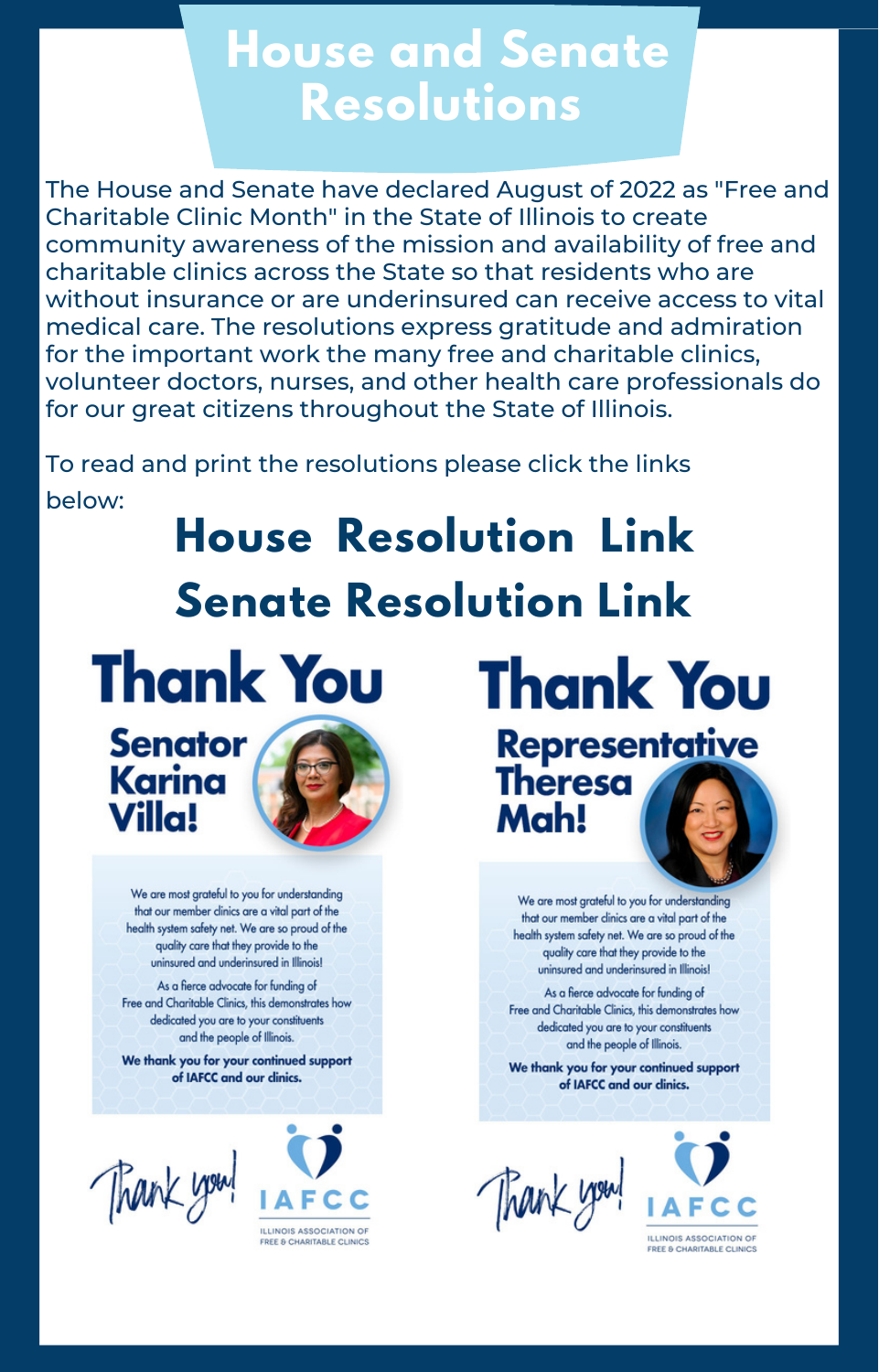# **IAFCC Mini Grants**

We will use the "Free & Charitable Clinics Month" to tell our communities who we are and what we do.

#### *Our objectives are to:*

- Reach potential new patients
- Let our donors know that their contributions remain needed and valued
- Increase recognition from local elected officials

We want our local communities to understand how our clinics address the health disparities of our patients and provide access to quality health care. The goal of the month is to celebrate and support the accomplishments and contributions of free and charitable clinics.

*Clinics can participate in many ways, including:* Host an event during the month of August– do you provide COVID tests and vaccines, and health screens or have you started up your classes. Are you considering a live or virtual open house or reception? If you do choose to hold an event we can cover the cost up to \$500 with a mini-grant. Submit an op-ed article to your local news outlet

Give us your best patient stories so we can write the article and get it placed!

Past events include a virtual tour of Chicago Women's Health, Mobile Care Chicago's Vaccinations for Children at the Illinois State Fair, and many more!

IAFCC will be awarding mini-grants for up to \$500.00 to support costs associated with your efforts. Mini Grant applications are available [here](https://www.emailmeform.com/builder/form/e609IQ2rW6ViL9a)

Letter about Mini Grants available [here](https://docs.google.com/document/d/1KRZeT0k4_h5nWQ4jLcDqa0YmlHNn1zyB/edit?usp=sharing&ouid=106241231277600607407&rtpof=true&sd=true)